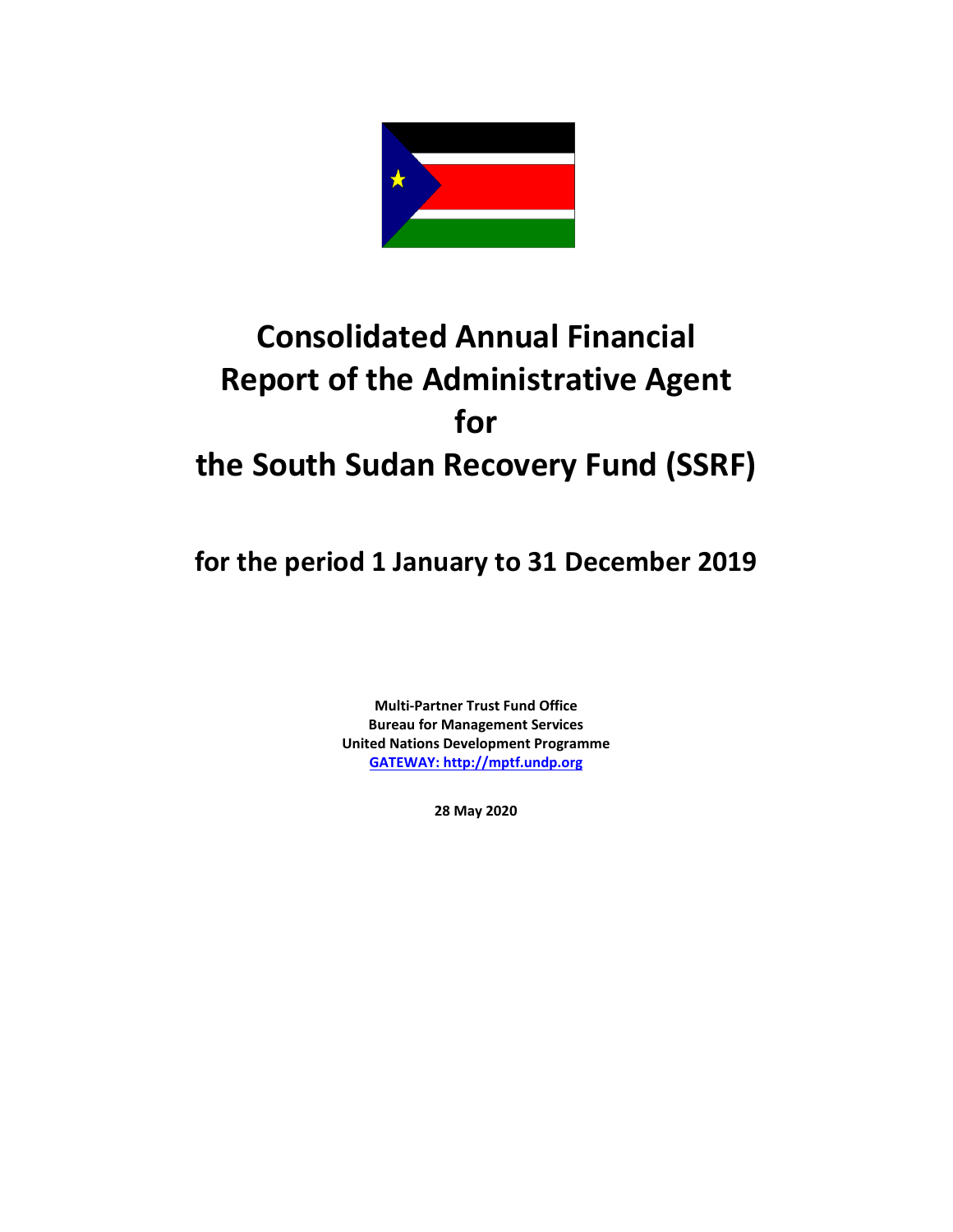SOUTH SUDAN RECOVERY FD SSRF FUND CONSOLIDATED ANNUAL FINANCIAL REPORT **2019**

## **PARTICIPATING ORGANIZATIONS CONTRIBUTORS**



NGO Implementation/UNDP



UNDP(MDTF/PUNO only).



## Services



World Food Programme



(DFID)

NETHERLANDS, Government of

DEPARTMENT FOR INT'L DEVELOPMENT



NORWAY, Government of

DENMARK, Government of



SWEDISH INT'L DEVELOPMENT COOPERATION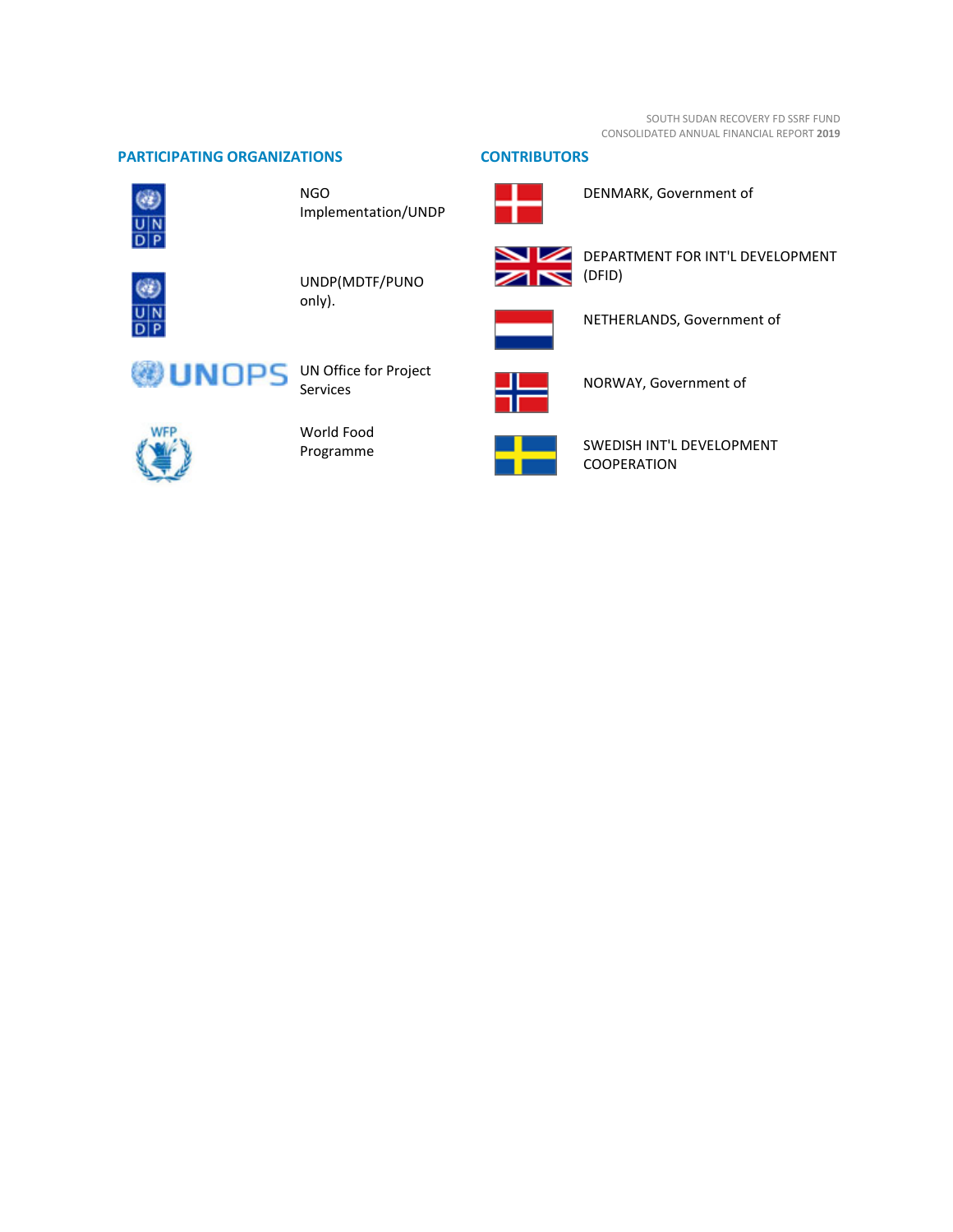#### **DEFINITIONS**

#### **Allocation**

Amount approved by the Steering Committee for a project/programme.

#### **Approved Project/Programme**

A project/programme including budget, etc., that is approved by the Steering Committee for fund allocation purposes.

#### **Contributor Commitment**

Amount(s) committed by a donor to a Fund in a signed Standard Administrative Arrangement with the UNDP Multi-Partner Trust Fund Office (MPTF Office), in its capacity as the Administrative Agent. A commitment may be paid or pending payment.

#### **Contributor Deposit**

Cash deposit received by the MPTF Office for the Fund from a contributor in accordance with a signed Standard Administrative Arrangement.

#### **Delivery Rate**

The percentage of funds that have been utilized, calculated by comparing expenditures reported by a Participating Organization against the 'net funded amount'.

#### **Indirect Support Costs**

A general cost that cannot be directly related to any particular programme or activity of the Participating Organizations. UNDG policy establishes a fixed indirect cost rate of 7% of programmable costs.

#### **Net Funded Amount**

Amount transferred to a Participating Organization less any refunds transferred back to the MPTF Office by a Participating Organization.

#### **Participating Organization**

A UN Organization or other inter-governmental Organization that is an implementing partner in a Fund, as represented by signing a Memorandum of Understanding (MOU) with the MPTF Office for a particular Fund.

#### **Project Expenditure**

The sum of expenses and/or expenditure reported by all Participating Organizations for a Fund irrespective of which basis of accounting each Participating Organization follows for donor reporting.

#### **Project Financial Closure**

A project or programme is considered financially closed when all financial obligations of an operationally completed project or programme have been settled, and no further financial charges may be incurred.

## **Project Operational Closure**

A project or programme is considered operationally closed when all programmatic activities for which Participating Organization(s) received funding have been completed.

#### **Project Start Date**

Date of transfer of first instalment from the MPTF Office to the Participating Organization.

## **Total Approved Budget**

This represents the cumulative amount of allocations approved by the Steering Committee.

#### **US Dollar Amount**

The financial data in the report is recorded in US Dollars and due to rounding off of numbers, the totals may not add up.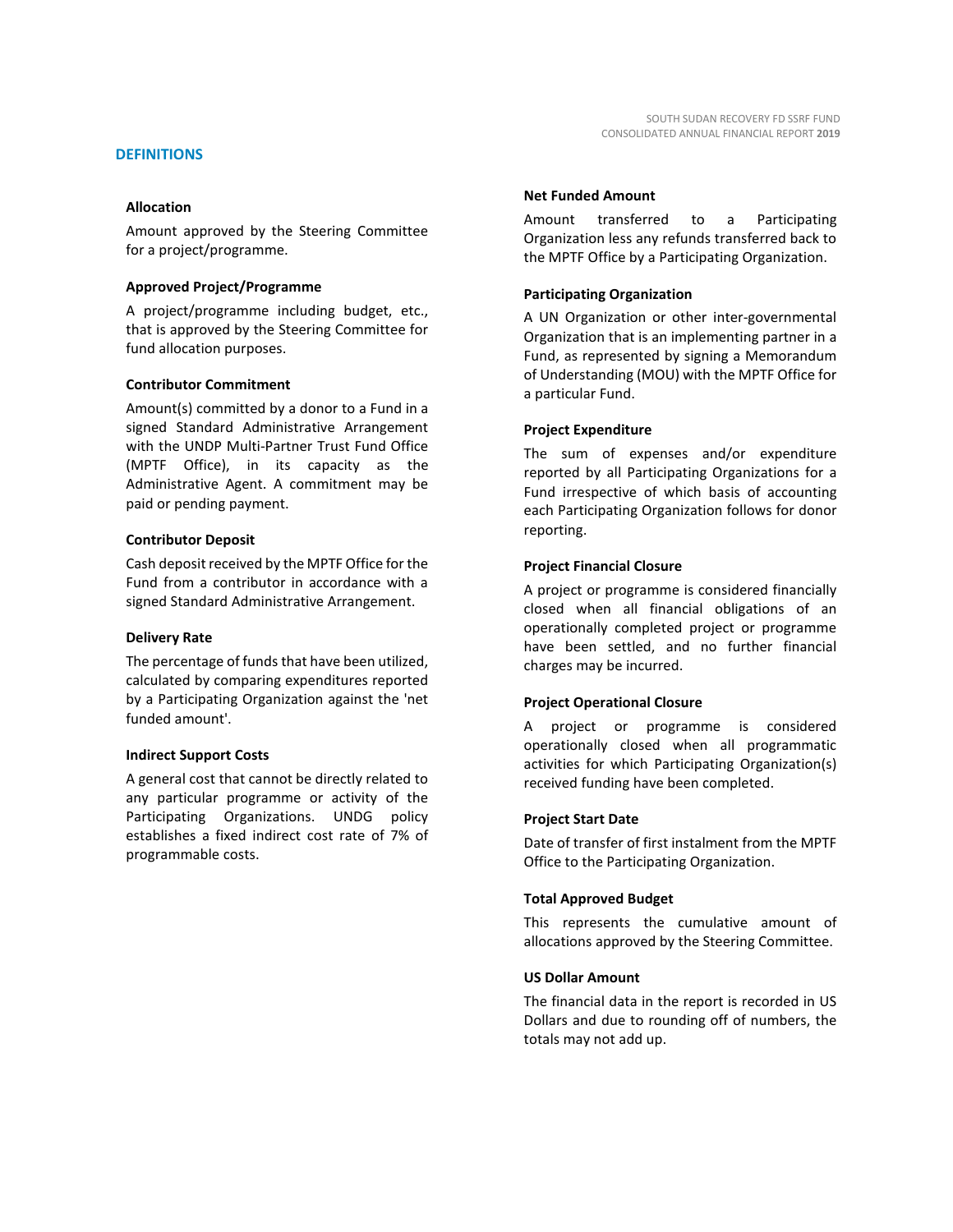#### **INTRODUCTION**

This Consolidated Annual Financial Report of the **South Sudan Recovery Fd SSRF Fund** is prepared by the United Nations Development Programme (UNDP) Multi-Partner Trust Fund Office (MPTF Office) in fulfillment of its obligations as Administrative Agent, as per the terms of Reference (TOR), the Memorandum of Understanding (MOU) signed between the UNDP MPTF Office and the Participating Organizations, and the Standard Administrative Arrangement (SAA) signed with contributors.

The MPTF Office, as Administrative Agent, is responsible for concluding an MOU with Participating Organizations and SAAs with contributors. It receives, administers and

manages contributions, and disburses these funds to the Participating Organizations. The Administrative Agent prepares and submits annual consolidated financial reports, as well as regular financial statements, for transmission to contributors.

This consolidated financial report covers the period 1 January to 31 December **2019** and provides financial data on progress made in the implementation of projects of the **South Sudan Recovery Fd SSRF Fund**. It is posted on the MPTF Office GATEWAY [\(http://mptf.undp.org/factsheet/fund/SRF00\)](http://mptf.undp.org/factsheet/fund/SRF00).

The financial data in the report is recorded in US Dollars and due to rounding off of numbers, the totals may not add up.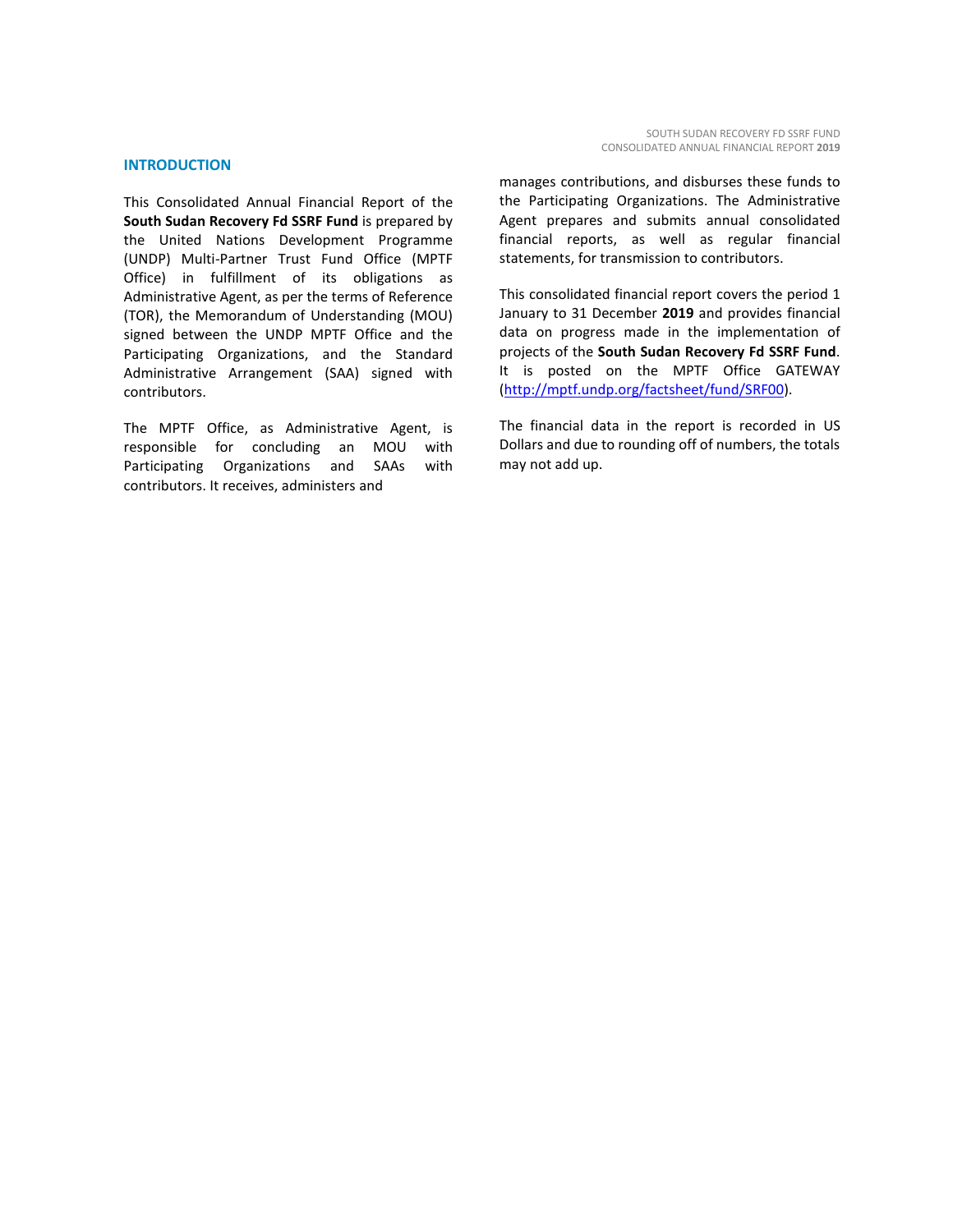#### **2019 FINANCIAL PERFORMANCE**

This chapter presents financial data and analysis of the **South Sudan Recovery Fd SSRF Fund** using the pass-through funding modality as of 31 December **2019**. Financial information for this Fund is also available on the MPTF Office GATEWAY, at the following address: [http://mptf.undp.org/factsheet/fund/SRF00.](http://mptf.undp.org/factsheet/fund/SRF00) 

## **1. SOURCES AND USES OF FUNDS**

As of 31 December **2019**, **5** contributors deposited US\$ **141,293,955** in contributions and US\$ **2,557,868** was earned in interest. Refunds to contributors were US\$ **(15,902,292)**

The cumulative source of funds was US\$ **127,949,531.**

Of this amount, US\$ **120,979,579** has been net funded to **4** Participating Organizations, of which US\$ **119,623,683** has been reported as expenditure. The Administrative Agent fee has been charged at the approved rate of 1% on deposits and amounts to US\$ **1,412,940**. Table 1 provides an overview of the overall sources, uses, and balance of the **South Sudan Recovery Fd SSRF Fund** as of 31 December 2019.

#### **Table 1. Financial Overview, as of 31 December 2019 (in US Dollars)**

|                                                                 | Annual 2018 | Annual 2019 | <b>Cumulative</b> |
|-----------------------------------------------------------------|-------------|-------------|-------------------|
| <b>Sources of Funds</b>                                         |             |             |                   |
| Contributions from donors                                       |             |             | 141,293,955       |
| Fund Earned Interest and Investment Income                      | 95,614      | 131,572     | 1,828,520         |
| Interest Income received from Participating Organizations       |             |             | 729,348           |
| Refunds by Administrative Agent to Contributors                 |             |             | (15,902,292)      |
| Fund balance transferred to another MDTF                        |             |             |                   |
| Other Income                                                    |             |             |                   |
| <b>Total: Sources of Funds</b>                                  | 95,614      | 131,572     | 127,949,531       |
| <b>Use of Funds</b>                                             |             |             |                   |
| Transfers to Participating Organizations                        |             |             | 127,882,362       |
| Refunds received from Participating Organizations               |             | (248,006)   | (11, 576, 070)    |
| <b>Net Funded Amount</b>                                        |             | (248,006)   | 116,306,292       |
| <b>Administrative Agent Fees</b>                                |             |             | 1,412,940         |
| Direct Costs: (Steering Committee, Secretariatetc.)             |             |             | 4,673,287         |
| <b>Bank Charges</b>                                             | 266         | 136         | 3,560             |
| <b>Other Expenditures</b>                                       |             |             |                   |
| <b>Total: Uses of Funds</b>                                     | 266         | (247, 870)  | 122,396,079       |
| Change in Fund cash balance with Administrative Agent           | 95,348      | 379,442     | 5,553,453         |
| Opening Fund balance (1 January)                                | 5,078,662   | 5,174,010   |                   |
| <b>Closing Fund balance (31 December)</b>                       | 5,174,010   | 5,553,453   | 5,553,453         |
| Net Funded Amount (Includes Direct Cost)                        |             | (248,006)   | 120,979,579       |
| Participating Organizations' Expenditure (Includes Direct Cost) | 93,036      | (93, 801)   | 119,623,683       |
| <b>Balance of Funds with Participating Organizations</b>        |             |             | 1,355,895         |